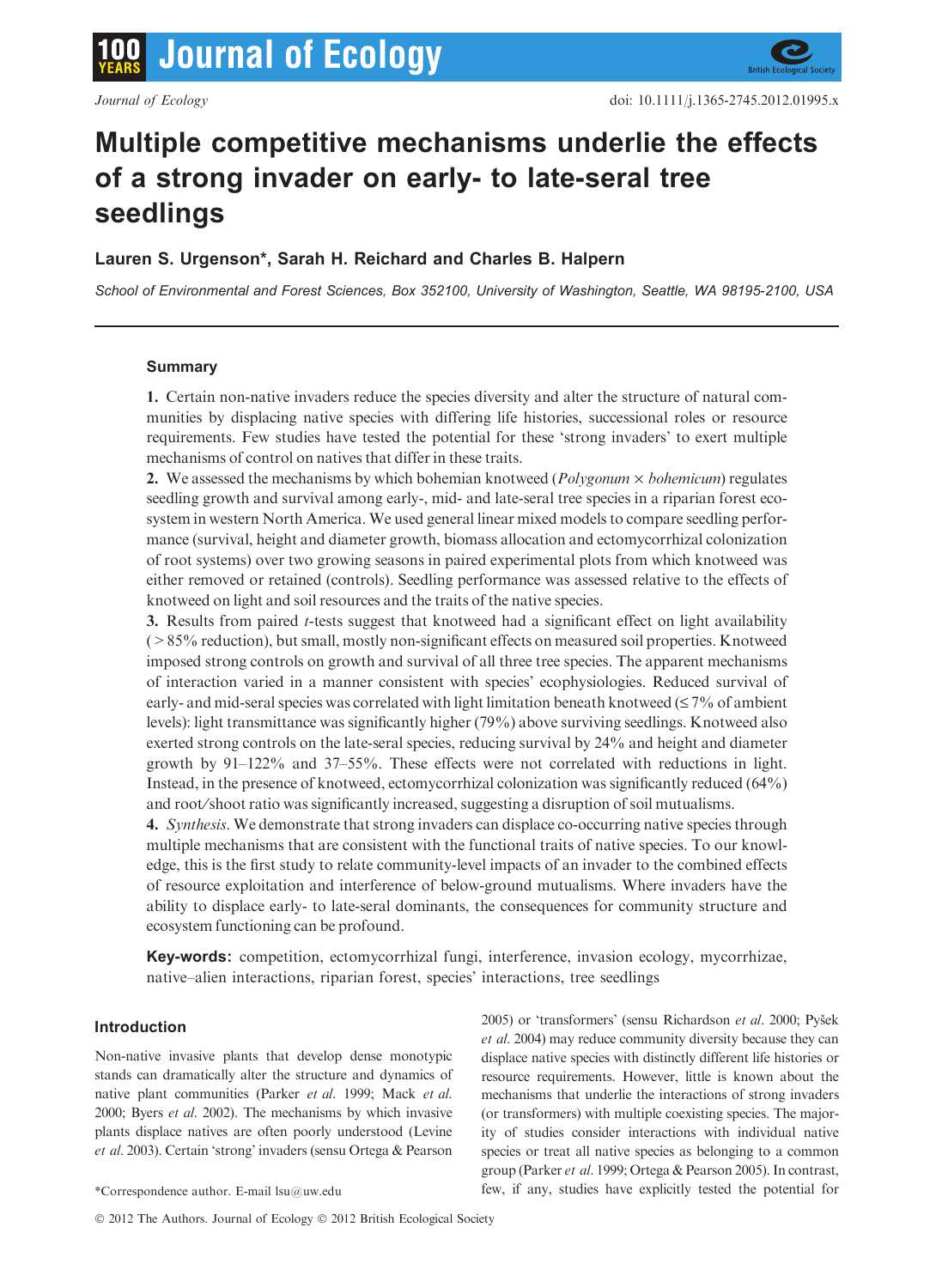invaders to exert different mechanisms of control on species (or groups of species) with differing functional traits (Ortega & Pearson 2005). Elucidating the diversity of processes by which invasives can displace multiple native species within a community is fundamental to predicting the broader impacts of invasions and to mitigating or managing their effects (Levine et al. 2003; MacDougall & Turkington 2005; Reinhart et al. 2006; Farrer & Goldberg 2009).

Competition or interference from invasives can take multiple forms: reductions in light or soil resources (Kourtev, Ehrenfeld & Haggblom 2002; Ehrenfeld 2003; Reinhart et al. 2006), allelopathic interference (Bais et al. 2003) and disruption of mycorrhizal associations that enhance resource uptake (Marler, Zabinski & Callaway 1999; Callaway et al. 2008). Natives with differing life histories or resource requirements may vary in their sensitivities to the changes imposed by invading species (Chapin et al. 1987; Tilman 1990; Grime 2002; Ortega & Pearson 2005). For example, early- and latesuccessional species have inherently different resource requirements, with early-seral species characterized as sun adapted and late-seral species as shade adapted (Bazzaz 1979; Tilman 1988). Thus, whereas competition for light may be an important mechanism of interference in early successional species, late-seral species should be more sensitive to changes in below-ground resources.

When faced with competition for resources, species may adjust allocation of biomass to resource-acquiring structures depending on the nature of resource limitation or other constraints (Bloom, Chapin & Mooney 1985; Chapin et al. 1987; Callaway, Pennings & Richards 2003). Plants may allocate more biomass to roots and rhizomes when soil nutrients are limiting (Gedroc, McConnaughay & Coleman 1996; Hodge 2004) or to avoid allelochemical influences (Ridenour & Callaway 2001). Allocational plasticity may thus contribute to differential growth and survival in the face of invasions (D'Antonio & Mahall 1991; D'Antonio et al. 1998). An understanding of the interplay between invasion-induced resource changes, native plant strategies, and competitive outcomes is essential for differentiating among the mechanisms that underlie the displacement of natives by invasives.

In this study, we investigate the potential mechanisms by which a notorious strong invader – bohemian knotweed  $(Polygonum \times bohemicum)$  – regulates the growth and survival of native tree seedlings in riparian forests of the Pacific Northwest, USA. Knotweed is an herbaceous perennial that invades low-elevation river corridors and tributary channels throughout North America and Europe, where it can form tall, dense stands that are difficult to eradicate (Bailey & Wisskirchen 2006; Barney 2006; Hagen & Dunwiddie 2008; Urgenson, Reichard & Halpern 2009; Holman, Carey & Dunwiddie 2010). Considered among the world's most invasive plants (Lowe, Browne & Boudjelas 2000; Bailey 2003), knotweed possesses a diversity of traits that may reduce establishment and survival of native tree species in heavily invaded sites. These include dense canopy cover (Siemens & Blossey 2007); allelopathic, antifungal, and antimicrobial chemical properties (Inoue et al. 1992; Beerling, Bailey & Conolly 1994; Konstantinidou-Doltsinis & Schmit 1998; Kumagai et al. 2005; Weston, Barney & DiTommaso 2005; Vrchotová & Šerá 2008; Murrell et al. 2011); an extensive rhizome system (Smith et al. 2007); and the ability to compete for and retain soil nutrients (Price, Gamble & Williams 2001; Urgenson, Reichard & Halpern 2009).

Knotweed exhibits wide ecological amplitude along riparian corridors in the Pacific Northwest. It commonly occurs as a pioneer on recent alluvial deposits, but also as an understory dominant in deciduous floodplain forests. In both habitats, it appears to limit recruitment of the tree species that dominate the regeneration pool (Urgenson, Reichard & Halpern 2009): early-seral, N-fixing, Alnus rubra, on primary successional surfaces; and mid- and late-seral conifers, Picea sitchensis and Tsuga heterophylla, under established forest canopies. The co-occurrence of species with contrasting life-history strategies and resource requirements (shade intolerant vs. tolerant; N-fixing vs. N-limited) (Fonda 1974; Minore 1979; Van Pelt et al. 2006) provides an ideal system for exploring the diversity of mechanisms by which a strong invader can influence the growth and survival of native species. In addition, as the primary structural elements of these forests, Alnus, Picea and Tsuga play critical functional roles in both terrestrial and adjacent aquatic habitats – regulating microclimate, stabilizing stream banks and water flow, and providing energy and nutrients to soil and aquatic food webs (Fetherston, Naiman & Bilby 1995; Naiman, Bilby & Bisson 2000). The nature of interaction with knotweed – particularly during the establishment phase – has important implications for the conservation and restoration of these riparian systems.

Planting of seedlings is a common method of reintroducing trees to riparian forest ecosystems during restoration (Sweeney, Czapka & Yerkes 2002; Pollock et al. 2005; Keeton 2007). To explore the potential mechanisms of interaction with knotweed, we transplanted seedlings of each species into replicate paired plots from which knotweed was experimentally removed or retained along a highly invaded riparian corridor on the western Olympic Peninsula (Washington). To quantify the effects of knotweed on the physical/resource environment, we measured understory light transmittance and soil physical and chemical properties. We assessed the effects of knotweed on seedling survival, diameter and height growth, biomass allocation to shoots and root systems, and ectomycorrhizal colonization of root tips after two growing seasons. We inferred the mechanisms of interaction from effects on performance and how these related to light and soil resources in the presence or absence of knotweed.

We addressed the following questions: (i) What are the effects of knotweed on light transmittance and soil physical and chemical properties? (ii) Does knotweed invasion alter native tree seedling growth, survival, biomass allocation or mycorrhizal colonization? (iii) Do tree species differ in these measures of performance in the presence of knotweed? (iv) Are patterns of performance consistent with the effects of knotweed on light and soil resources and the life histories and resource requirements of early- to late-seral tree species? We hypothesized that knotweed would differentially affect native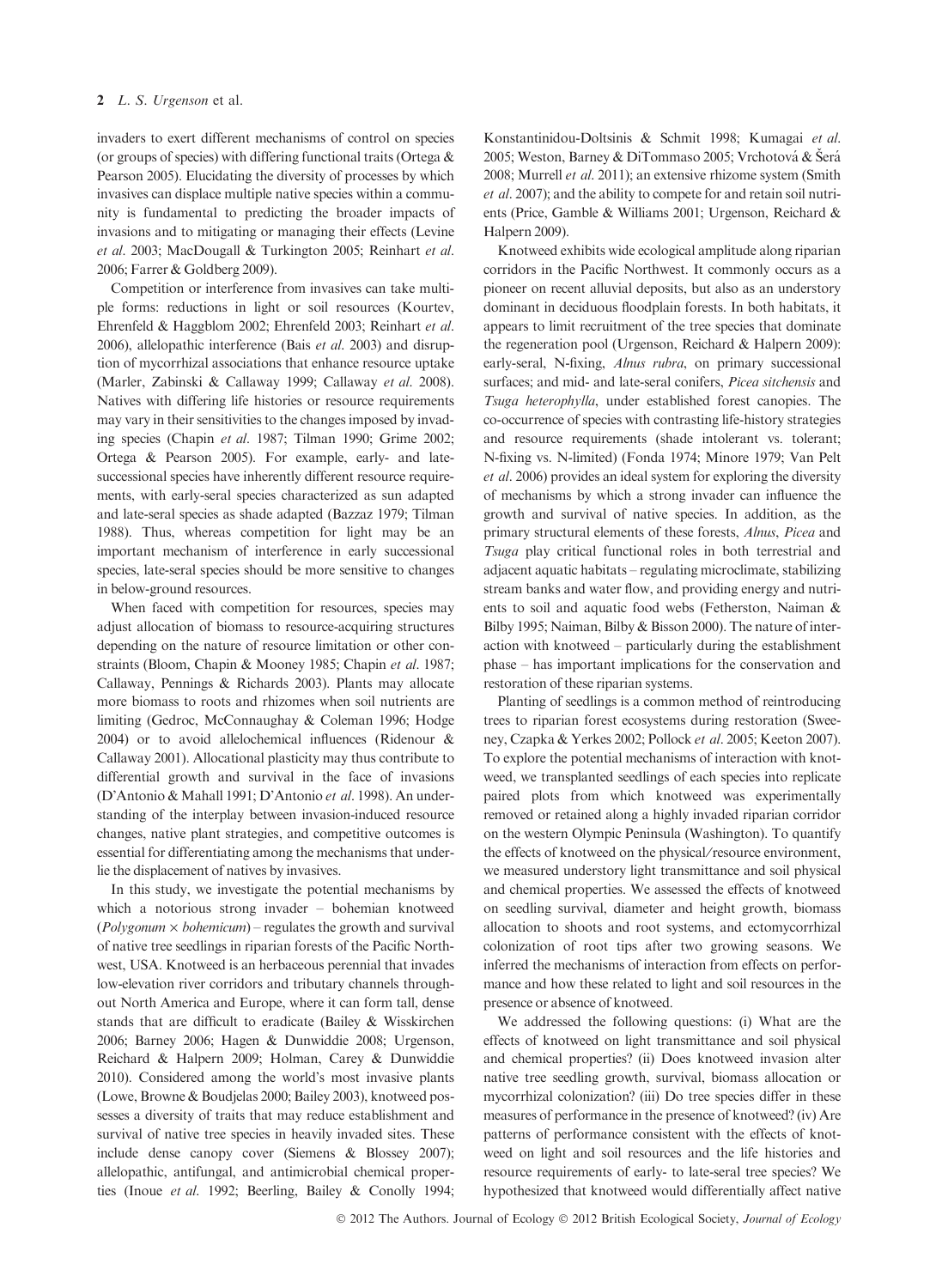species in a manner consistent with species' functional traits. Specifically, we expected early-seral species to be more sensitive to changes in light associated with the presence of knotweed and late-seral species to be more sensitive to changes in belowground resources.

# Materials and methods

## JAPANESE KNOTWEEDS S.L.

Japanese knotweeds s.l. are rhizomatous perennials that were introduced to Europe and North America from Southeast Asia as horticultural species in the late 19th century. They have since become persistent invaders of riparian areas, roadsides and other disturbed habitats throughout their adventive range (Beerling, Bailey & Conolly 1994; Barney 2006; Bailey, Bímová & Mandák 2007). The primary invasive taxa include giant knotweed (Polygonum sachalinense F. Schmidt ex Maxim), Japanese knotweed (Polygonum cuspidatum Sieb. & Zucc.) and their hybrid, bohemian knotweed  $(P. \times *bohemicum* J. Chrtek & Chrtková). The taxonomy is subject to$ debate, and some authors place these species in the genera Fallopia or Reynoutria. Polygonum is the most common usage in western North America. Morphologically, the plants in our study area resemble  $P \times$  bohemicum, the most abundant taxon in the Pacific Northwest (Zika & Jacobson 2003). It results exclusively from the hybridization of P. cuspidatum and P. sachalinense in their sympatric introduced ranges. Plants from Europe exhibit advanced generative capacity, higher levels of genetic variation, greater resistance to herbicide control (Bímová, Mandák & Pyšek 2001) and stronger competitive ability in  $P \times$  bohemicum compared with its progenitors, suggestive of hybrid vigour.

The phenological, morphological and chemical properties of knotweed appear to play a role in its successful invasions. It is a large herb often reaching 3 m in height, with hollow ligneous stems and broad heart-shaped leaves that can create a dense and continuous canopy. Japanese knotweeds are early-seral species in their native habitats and are well suited to the colonization of disturbed sites (Seiger 1984). The species emerges early in the growing season and growth increments can reach 8 cm day<sup>-1</sup> in full sunlight (Siemens & Blossey 2007). Knotweeds can produce dense and spreading rhizome systems that extend 7 m from a source plant (Child & Wade 2000), potentially monopolizing soil water and mineral nutrients. Their bamboo-like ligneous stems are slow to decompose and can form a thick litter layer that may affect the performance of others species (Beerling, Bailey & Conolly 1994). Knotweeds also produce potent secondary compounds that may contribute to allelopathic or antifungal effects (Inoue et al. 1992; Beerling, Bailey & Conolly 1994; Weston, Barney & DiTommaso 2005; Vrchotová & Šerá 2008; Murrell et al. 2011).

Knotweed reproduces primarily through vegetative means (rhizome or stem fragments) in its introduced range (Pyšek et al. 2003). However, generative reproduction may play a larger role in dispersal than previously assumed (Bailey, Bímová & Mandák 2007; Gammon et al. 2007; Tiebre et al. 2007; Grimsby & Kesseli 2010). Once introduced, knotweed can spread rapidly through the riparian zone as flood waters transport rhizome fragments and redistribute them downstream (Bímová, Mandák & Pyšek 2001).

#### NATIVE TREE SEEDLINGS

Three native tree species were tested: Alnus rubra (red alder), Picea sitchensis (Sitka spruce) and Tsuga heterophylla (western hemlock). All are common in the study area, but play different successional roles and have differing resources requirements (Fonda 1974; Minore 1979; Van Pelt et al. 2006; Naiman et al. 2010). Alnus is an early-seral, shade-intolerant deciduous species that preferentially establishes on mineral substrates. It fixes atmospheric N through a symbiosis with the bacterium, Frankia; thus, it is relatively insensitive to variation in soil nitrogen (Hibbs, DeBell & Tarrant 1994). Picea is a mid-seral conifer that is moderately tolerant of shade and soil nutrient limitations. Tsuga is a late-seral conifer that is highly tolerant of shade, but more sensitive to below-ground competition (Christy 1986).

## STUDY SITE

The experiment was conducted along the Dickey River  $(47°57'$  N,  $124^{\circ}33'$  W), a tributary of the lower Quillayute River on the west coast of the Olympic Peninsula (Washington, USA). The Dickey enters the Quillayute River  $c$ . 1.6 km from its estuary at the Pacific Ocean. Climate is characterized by warm summers and mild winters with consistently high relative humidity and rainfall. Annual precipitation averages 260 cm, with  $c$ . 25% falling between April and September; annual snowfall averages 38 cm. Average monthly maximum and minimum temperatures are 20.5 °C in August and 1.5 °C in December–January (climate-station data from nearby Quillayute Airport; 5.5 m elevation; 1996–2007, Western Regional Climate Center).

The Dickey River is a low gradient channel with riparian soils that are very deep, well drained, silt loams (Halloin 1987). The surrounding vegetation lies within the Picea-Tsuga forest zone (Franklin & Dyrness 1988). Flooding disturbance is a key determinant of community structure in these riparian forests. Fresh alluvial substrates are initially colonized by fast-growing deciduous trees, primarily Alnus (Fonda 1974; Van Pelt et al. 2006). Picea establishes subsequently and, barring repeated disturbance, Tsuga is able to colonize slowly. Common shrub species include Acer circinatum, Rubus spectabilis and Sambucus racemosa, and common understory herbs include Polystichum munitum, Oxalis oregana and Athyrium filix-femina. Knotweed was the dominant invasive species at the time of this study. Nomenclature follows Hitchcock & Cronquist (1973).

The study area begins  $c$ . 6 river km above the Dickey's confluence and extends for c. 5 river km. Knotweed was introduced to the Dickey from a homestead where it was planted as an ornamental. The Quileute tribe initiated the Dickey River knotweed removal programme in 2003 to enhance tree regeneration and improve in-stream fish habitat (Geyer 2004).

#### EXPERIMENTAL DESIGN

We used a paired removal/non-removal experiment to assess the influences of knotweed. An alternative design, pairing sites with and without knotweed, was not feasible because there were no areas lacking knotweed with comparable habitat characteristics (flood disturbance, soils, and overstorey vegetation) to those with knotweed. Nine experimental blocks were established between June and September 2006 in areas of dense knotweed invasion adjacent to the river channel (0–10 m from the ordinary high-water mark). Each block was  $21 \times 10$  m (with the long axis parallel to the stream channel), placed in a forest patch with visually homogenous overstorey (canopy cover and composition) and geomorphology (slope and height above channel). Within each block, a knotweed removal treatment, knotweed ()), was randomly assigned to one half of each block and knotweed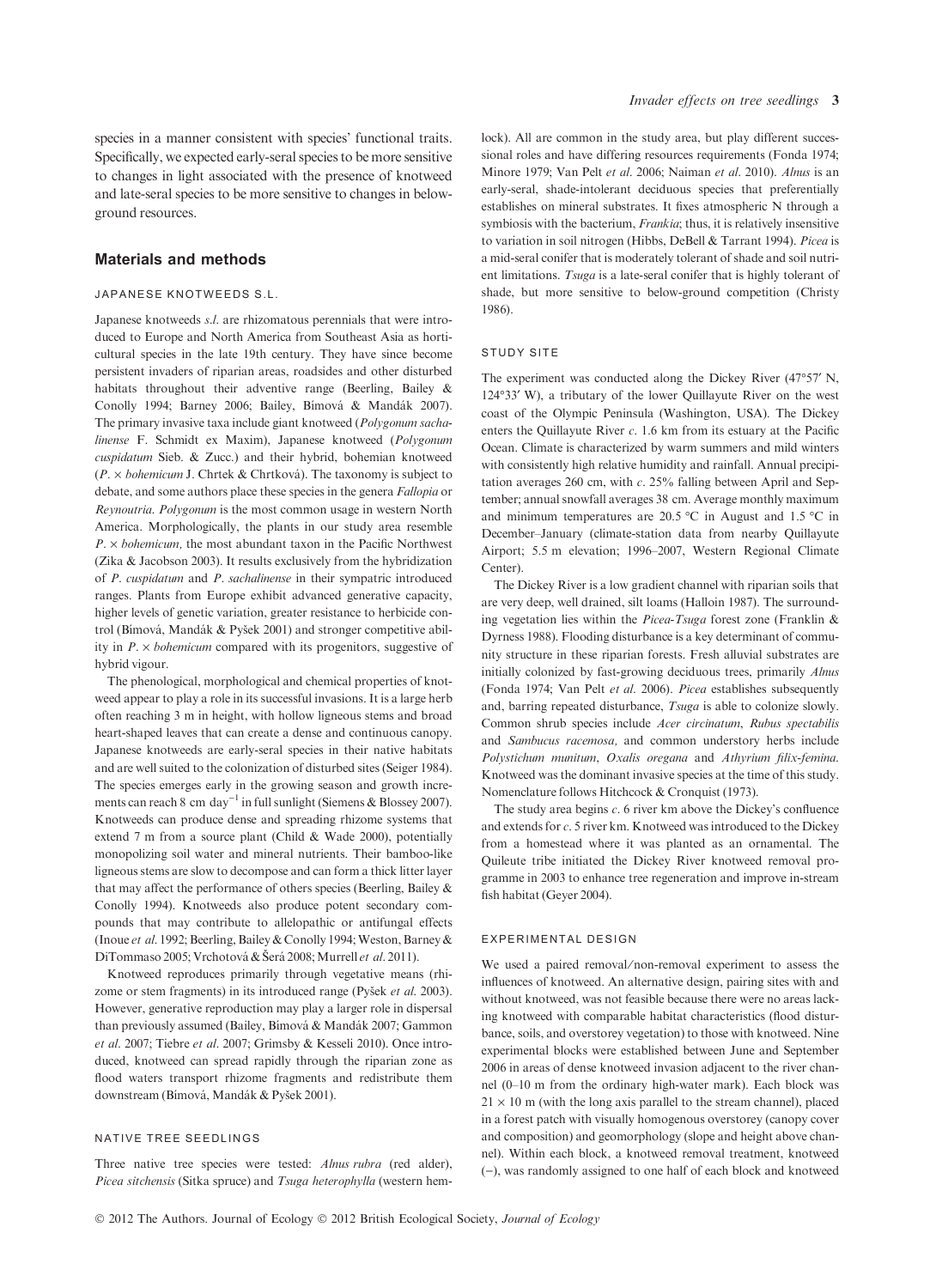was left intact in the other half, knotweed  $(+)$ . A 1-m buffer (in which knotweed was removed) was maintained between experimental units (plots). Knotweed was removed by a Quileute Natural Resources crew using standard methods: foliage was sprayed with a glyphosatebased herbicide two to three times between June and September 2006. Although rhizome systems were not removed (to minimize soil disturbance), they were largely killed by the application of glyphosate, as evident by limited resprouting the following growing season. Glyphosate has a soil half-life of 24 days in sandy forest soils (Roy et al. 1989) and thus would have minimal effect on seedlings transplanted the following growing season. During the second growing season, herbicide was painted directly onto the leaves of any re-emerging stems to avoid non-target effects.

In April 2007, we transplanted 10 seedlings of each tree species into each plot (10 seedlings  $\times$  3 species  $\times$  2 plots/blocks  $\times$  9 blocks; 540 seedlings in total). Seedlings were spaced 0.5 m apart,  $\geq$ 1.5 m from the back edge of each plot. Seedlings were obtained from a local nursery (Silvaseed Co., Roy, WA, USA) and transplanted either as  $P + 0$ plugs (1-year- old Alnus and Tsuga) or as plug + 1s (2-year-old Picea), the stock types most often used in restoration and other planting operations in the region.

## EFFECTS OF KNOTWEED ON LIGHT AVAILABILITY AND SOILS

Stem density and modal height of knotweed were measured in a  $0.25$  m<sup>2</sup> quadrat centred on each tree seedling. If knotweed was absent, height was assigned a value of zero. Light availability and soil physical and chemical properties were also quantified. Light availability was measured as photosynthetically active radiation (PAR;  $\mu$ mol m<sup>-2</sup> s<sup>-1</sup>) in August 2007 and 2008 on clear days between 10:00 and 15:00 h. We averaged the values of three successive measurements made 0.5 m above each transplanted seedling using a sunfleck ceptometer (Decagon, Inc., Pullman, WA, USA). Light availability is expressed as the proportion of ambient PAR, with ambient PAR sampled in an adjacent opening with unobstructed sky before and after measurements in each plot.

Mineral soil samples were collected between August and October 2008. Within each plot, three soil cores were extracted from the root zones of transplanted seedlings using a bulb planter (6 cm depth, 350 cm<sup>3</sup>). Bulk density (dry g cm<sup>-3</sup>) was determined, and a sample from each core was air-dried, sieved to 2 mm and then composited for chemical analyses. The latter were conducted as a comprehensive assessment of knotweed's effects on soils, including pH, organic matter content  $(\%)$ , cation concentrations (phosphorus, potassium, magnesium, calcium, sodium; p.p.m.), cation exchange capacity (meq 100  $g^{-1}$ ), sulphate (p.p.m.), total carbon and nitrogen (%), and available nitrate  $(NO_3-N, p.p.m.)$  and ammonium  $(NH_4-N, p.p.m.).$ All analyses, except total C and N, were conducted at A & L Western Agricultural Laboratories (Modesto, CA, USA). Total C and N were determined by dry combustion using a CHN analyzer (Perkin Elmer model 2400; Waltham, MA, USA) at the University of Washington Analytical Services Center (Seattle, WA, USA).

#### TREE SEEDLING PERFORMANCE

#### Survival and growth

Survival was censused annually (August 2007 and July 2008). Initial height (cm) and basal diameter (mm) of each seedling were measured within 2 weeks of transplanting. Height was measured as stem length (root collar to leader tip). Basal diameter was measured with a calliper

immediately above the root collar; for stems with elliptical crosssections, diameter was calculated as the mean of two perpendicular measurements. Annual growth was expressed as  $ln(y_1 - y_0)$  or  $ln(v_2 - v_1)$ , where  $v_0$ ,  $v_1$  and  $v_2$  are initial, first-year and second-year heights or diameters, respectively. At each measurement, any herbivory from Roosevelt elk, beaver or insects was noted; however, there were no consistent patterns, thus herbivory was not explicitly addressed in analyses.

## Ectomycorrhizal colonization and biomass allocation

A subset of surviving seedlings ( $n = 2-34$ , average of 12 per plot) was harvested in September 2008 to assess ectomycorrhizal colonization (ECM) of root tips (Tsuga and Picea) and biomass allocation to shoot and root systems (all species). To quantify ECM, we refrigerated seedlings for <2 weeks, maintaining root moisture during storage. We selected two to four Picea and Tsuga seedlings from each plot and gently rinsed the roots to remove soil. The entire root system was placed on a sampling grid, and three random  $(0.10-0.12 \text{ g})$  sections of fine roots were selected for analysis. We restricted sampling to roots that had grown into field soil. Sections were placed in 9-cm Petri dishes with a sampling grid and examined under a dissecting microscope (10-40× magnification). Root tips were classified as ectomycorrhizal, non-mycorrhizal, broken or dead. Tips were considered to be mycorrhizal unless they exhibited several to many root hairs, sloughing epidermal cells, lack of a fungal mantle, a non-swollen appearance, a clearly visible root stele and lack of a hartig net (Brundrett et al. 1996; Walker et al. 1999). For the latter, we examined longitudinal sections of root tips mounted on slides in a lacto-glycerol solution (100 mL lactic acid, 100 mL distilled water and 100 mL glycerol). Dead root tips were blackened, wrinkled, cracked and easily fragmented. ECM colonization was expressed as a proportion of the total number of non-broken root tips.

To quantify biomass allocation, harvested seedlings (33 Alnus, 86 Tsuga and 103 Picea) were oven-dried at 50 °C for 5-7 days, separated into roots vs. stems and leaves (shoots) and weighed to the nearest 0.001 g.

#### ANALYSES

Differences in knotweed density and height, light availability (proportion of ambient PAR), and soil characteristics were compared between knotweed  $(+)$  and  $(-)$  treatments using paired *t*-tests  $(n = 9)$ . Analyses were conducted in R ver. 2.12.1 (R Development Core Team 2010).

We evaluated eight measures of tree seedling performance: survival; height and diameter growth; total, shoot and root biomass; root⁄shoot ratio; and ECM colonization of root tips (conifers only). General linear mixed models (GLMM; McCulloch, Searle & Neuhaus 2008) were used to test the effects of knotweed treatment, tree species and their interaction on each measure of performance (means for each plot). Block was treated as a random factor. Separate models were run for first- (2007) and second-year (2008) responses. Seedling survival was analysed with a binary regression and logit link (McCulloch & Nedler 1989). Other measures of performance were analysed using a normal distribution and either an identity (height and diameter growth) or log-link (biomass, ECM colonization) error structure. For each response variable, we plotted the observed vs. expected values and applied the log-link error structure as needed to stabilize the error variance (McCulloch & Nedler 1989).

Due to complete  $Tsuga$  mortality in some knotweed  $(+)$  plots and root damage during storage, sample sizes were reduced for the analysis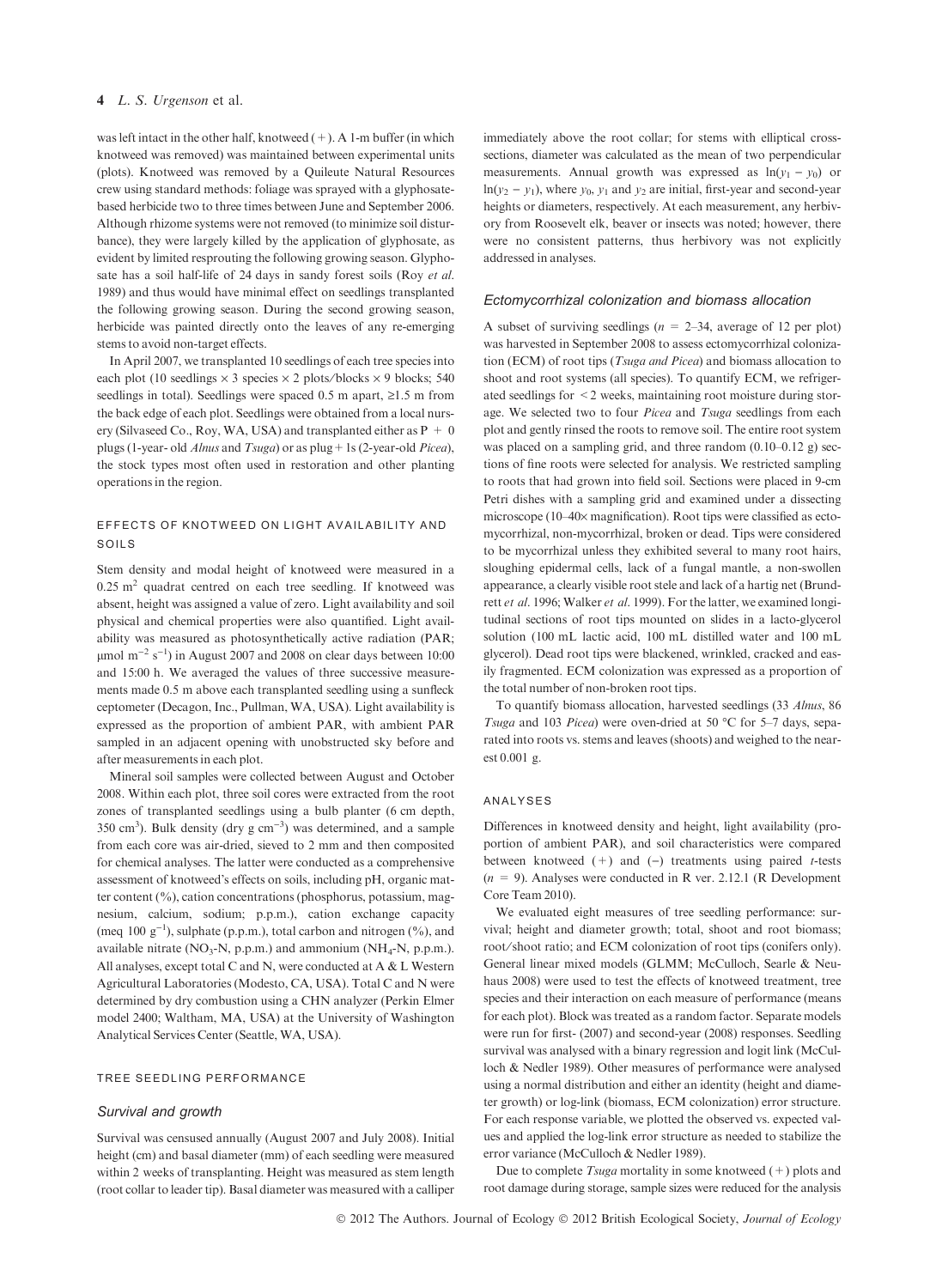of ECM colonization ( $n = 6$  for Tsuga and 8 for Picea). For models in which there was a significant species or species  $\times$  treatment interaction, we conducted a series of post hoc comparisons. To simplify the number of comparisons, pairwise comparison among species were made using GLMMs on relative performance, that is, difference in performance between treatments. Comparisons for root/shoot ratio could not be made in this way and were conducted separately within each treatment.

Preliminary analyses revealed significant variation in light availability and tree seedling survival within knotweed  $(+)$  plots. To determine whether species responded to this variation (reflecting differing light requirements), we conducted GLMMs for each species (binary regression with logit link). Individual survival in the second growing season (2008) was used as the response variable, and light (proportion of ambient PAR) and plot were included as fixed and random factors, respectively. GLMMs were conducted in SPSS ver. 19.0 (SPSS Inc. 2011).

# Results

## EFFECTS OF KNOTWEED ON LIGHT AVAILABILITY AND SOILS

As expected, the removal treatment resulted in significant  $(>90\%)$  reductions in the density and height of knotweed (Table 1). Light availability (proportion of ambient PAR) was significantly lower ( $>85\%$ ) in knotweed (+) plots. Soil pH was significantly lower and total C and N significantly greater in knotweed  $(+)$  plots, although the differences in means were very small (Table 2). Soil bulk density was significantly (24%) lower in knotweed  $(+)$  plots. No other measure of soil fertility differed between treatments (Table 2).

## EFFECTS OF KNOTWEED ON TREE SEEDLING PERFORMANCE

Tree seedling survival was markedly reduced in the presence of knotweed; however, the strength of this effect varied among species (significant treatment  $\times$  species interaction; Fig. 1a,b; Table 3). Alnus experienced significantly greater mortality than Picea and Tsuga. By the end of the second growing season, Alnus suffered complete mortality in six of nine knotweed  $(+)$  plots (vs. zero of nine knotweed  $(-)$  plots). As with survival, seedling height growth was greatly reduced in the presence of knotweed. Effects were similar among species in

2007 but differed in 2008 (significant treatment  $\times$  species interaction) (Fig. 1c,d; Table 3). Among seedlings that survived to 2008, reductions in height growth were significantly greater in Tsuga (122%) and Picea (75%) than in Alnus (which increased by 60%) (Fig. 1d). Seedling diameter growth was also reduced significantly in the presence of knotweed (Fig. 1e,f; Table 3). Reductions were greater in Alnus (78%) than in *Picea* (64%) or  $Tsuga(55%)$  in the first growing season (significant treatment  $\times$  species interaction; Fig. 1e), but were comparable in the second (Fig. 1f).

Measures of seedling biomass (total, root, and shoot) were greatly reduced in the presence of knotweed, but the effect did not differ among species (Fig. 2a–c; Table 3). However, patterns of biomass allocation (root⁄shoot ratio) differed among species in the presence of knotweed (significant treatment  $\times$  species interaction; Fig. 2d; Table 3). Knotweed had no effect on allocation in Alnus and Picea, but caused significantly greater allocation to roots in Tsuga.

Knotweed had a strong effect on ECM colonization of Tsuga (64% reduction), but not of Picea (significant treatment  $\times$  species interaction; Fig. 3; Table 3).

## TREE SEEDLING SURVIVAL VS. LIGHT AVAILABILITY

Within knotweed  $(+)$  plots, seedling survival varied with light availability for *Alnus* (significance of PAR,  $P \leq 0.025$ ) and Picea ( $P < 0.01$ ), but not for Tsuga ( $P < 0.90$ ). Light levels above surviving Alnus averaged 19%, but only 7–8% above surviving Picea and Tsuga (Fig. 4; Table 3). Mean PAR was significantly greater for live than for dead *Picea*, but no different for live and dead Tsuga.

## **Discussion**

The results of our experiment suggest that displacement of native species by strong invaders can occur through multiple mechanisms depending on the functional traits of the resident species. Knotweed invasion of Pacific Northwestern riparian forests alters light availability and below-ground environments, differentially affecting the performance of early- to late-seral tree species in ways that are consistent with their ecophysiologies. The less shade-tolerant early- and mid-seral species were sensitive to reductions in light. However, the shade-tolerant late-seral species was not. Instead, it exhibited

Table 1. Density and height of knotweed and light transmittance in knotweed (+) and knotweed (-) plots in the first (2007) and second (2008) growing seasons after treatment. T-statistics and P values are from paired t-tests ( $n = 9$ )

|                                                           | Year | Knotweed $(+)$ |           |                | Knotweed $(-)$ |     |               |      |              |
|-----------------------------------------------------------|------|----------------|-----------|----------------|----------------|-----|---------------|------|--------------|
| Variable                                                  |      | Mean           | <b>SE</b> | $Min-Max$ .    | Mean           | SE. | Min.-Max.     |      |              |
| Knotweed density (stems $m^{-2}$ )                        | 2007 | 18.3           | 1.5       | $11.6 - 26.1$  | 1.8            | 0.5 | $0.1 - 4.3$   | 11.7 | ${}_{0.001}$ |
|                                                           | 2008 | 20.7           | 1.3       | $14.7 - 26.1$  | 1.9            | 0.5 | $0.0 - 4.7$   | 14.3 | ${}_{0.001}$ |
| Knotweed modal height (cm)                                | 2007 | 123.3          | 22.3      | $68.6 - 241.1$ | 8.5            | 2.0 | $0.5 - 15.3$  | 5.3  | ${}_{0.001}$ |
|                                                           | 2008 | 160.8          | 22.2      | $73.7 - 290.1$ | 13.4           | 2.4 | $0.0 - 24.5$  | 6.9  | ${}_{0.001}$ |
| Proportion of ambient photosynthetically active radiation | 2007 | 0.1            | 0.04      | $< 0.1 - 0.4$  | 0.5            | 0.1 | $< 0.1 - 0.9$ | 3.4  | 0.009        |
|                                                           |      | 0.1            | 0.02      | $< 0.1 - 0.2$  | 0.4            | 0.1 | $< 0.1 - 0.9$ | 4.1  | 0.003        |

© 2012 The Authors. Journal of Ecology © 2012 British Ecological Society, Journal of Ecology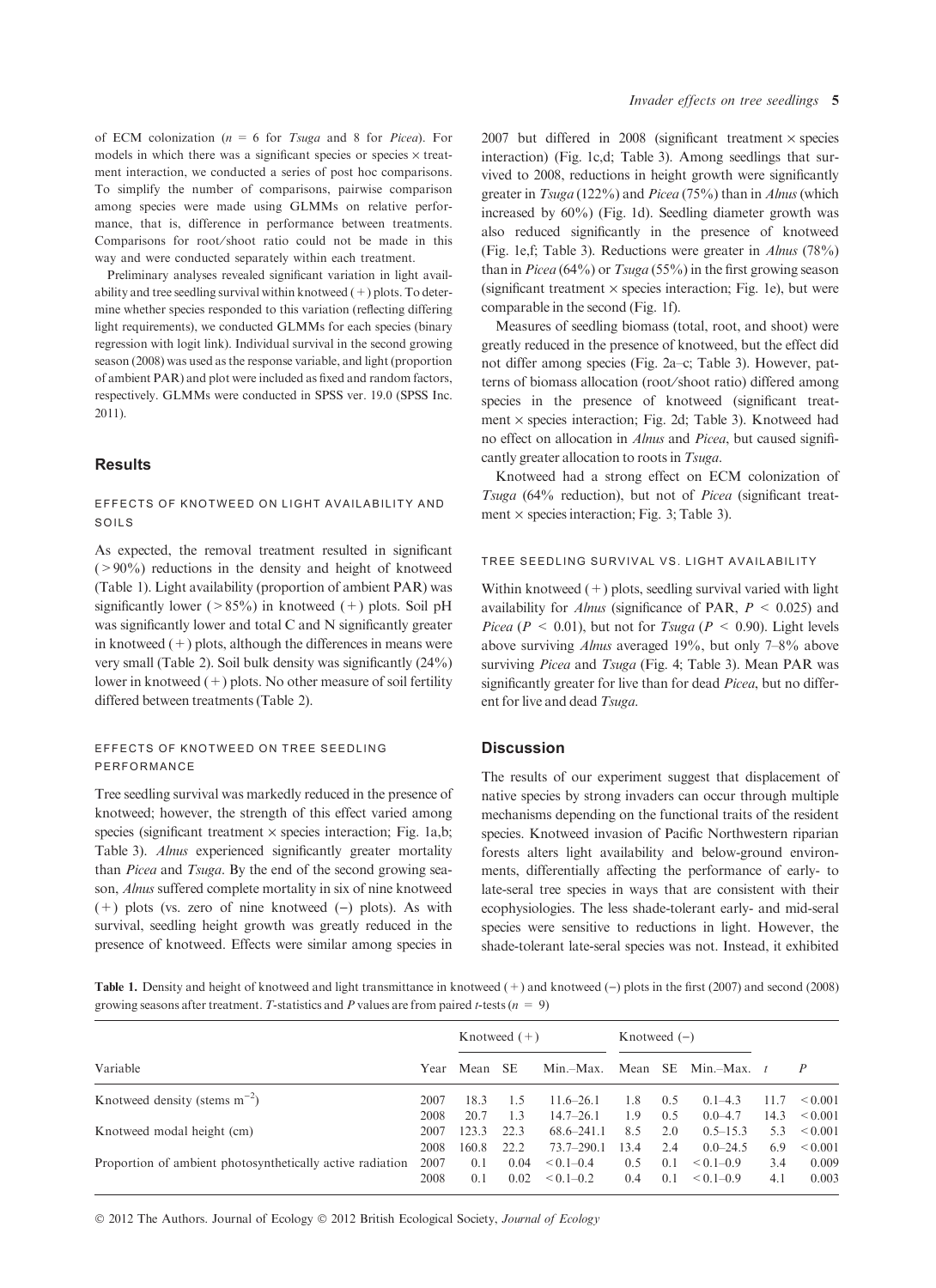Table 2. Soil properties in knotweed  $(+)$  and knotweed  $(-)$  plots two growing seasons after treatment (2008). T-statistics and P values are from paired *t*-tests  $(n = 9)$ 

| Soil parameter              | Knotweed $(+)$ |           |              | Knotweed $(-)$ |           |               |         |                  |
|-----------------------------|----------------|-----------|--------------|----------------|-----------|---------------|---------|------------------|
|                             | Mean           | <b>SE</b> | Min-Max.     | Mean           | <b>SE</b> | Min-Max.      |         | $\boldsymbol{P}$ |
| Bulk density (g $cm^{-3}$ ) | 0.68           | 0.04      | $0.5 - 0.8$  | 0.9            | 0.03      | $0.8 - 1.0$   | $-3.4$  | ${}< 0.001$      |
| pH                          | 5.12           | 0.05      | $4.9 - 5.3$  | 5.21           | 0.05      | $5.0 - 5.5$   | $-2.9$  | 0.02             |
| Total carbon $(\%)$         | 2.08           | 0.1       | $1.6 - 2.5$  | 1.67           | 0.2       | $1.0 - 2.7$   | 2.4     | 0.04             |
| Total nitrogen $(\% )$      | 0.12           | 0.01      | $0.09 - 0.2$ | 0.10           | 0.01      | $< 0.1 - 0.2$ | 2.6     | 0.03             |
| Organic matter $(\% )$      | 3.02           | 0.2       | $2.2 - 3.9$  | 3.03           | 0.4       | $1.8 - 5.3$   | $-0.03$ | 0.98             |
| P(p.p.m.)                   | 8.67           | 1.1       | $4 - 14$     | 8.56           | 1.2       | $4 - 14$      | 0.1     | 0.90             |
| $P(NaHCO3-P; p.p.m.)$       | 36.56          | 3.1       | $20 - 52$    | 30.89          | 2.9       | $18 - 46$     | 2.05    | 0.08             |
| $K$ (p.p.m.)                | 82.11          | 5.9       | $61 - 109$   | 67.11          | 3.5       | $47 - 79$     | 2.11    | 0.07             |
| Mg(p.p.m.)                  | 185.89         | 13.8      | $120 - 241$  | 192.67         | 12.3      | $143 - 236$   | $-0.8$  | 0.44             |
| $Ca$ (p.p.m.)               | 936.0          | 59.0      | 697-1196     | 1018.11        | 69.7      | $757 - 1322$  | $-1.6$  | 0.14             |
| $Na$ (p.p.m.)               | 21.78          | 1.5       | $16 - 29$    | 23.33          | 2.0       | $18 - 37$     | $-1.1$  | 0.30             |
| CEC (meq $100 g^{-1}$ )     | 10.33          | 0.6       | $7.7 - 12.7$ | 10.56          | 0.7       | $8.3 - 14.3$  | $-0.5$  | 0.62             |
| $NO3-N$ (p.p.m.)            | 11.6           | 1.4       | $8 - 20$     | 9.0            | 1.0       | $6 - 15$      | 1.4     | 0.19             |
| $NH_4-N$ (p.p.m.)           | 2.4            | 0.2       | $2 - 3$      | 2.56           | 0.2       | $2 - 4$       | $-0.4$  | 0.73             |
| $SO_4-S$ (p.p.m.)           | 7.9            | 0.9       | $5 - 13$     | 9.67           | 2.0       | $4 - 24$      | $-1.3$  | 0.23             |

reduced ectomycorrhizal colonization and increased root⁄ shoot ratio, suggesting a disruption of soil mutualisms by knotweed.

The breadth of knotweed effects – spanning early- to lateseral dominants – has profound implications for the structural development of riparian forests. In the presence of knotweed, rates of tree establishment and growth are greatly reduced, with the potential to alter the ecological functioning of terrestrial and aquatic habitats.

# EFFECTS OF KNOTWEED ON LIGHT AVAILABILITY AND SOILS

Light is a key determinant of riparian forest composition and structure. PAR was reduced to 6–7% of ambient levels beneath knotweed. Data on light transmittance from comparable, non-invaded riparian communities in the Pacific Northwest are limited. However, estimates from the understoreys of coastal hardwood forests in British Columbia are considerably higher –  $10.8 \pm 10\%$  (Drever 2005) and  $16 \pm 2\%$  (Roburn 2003) – suggesting that knotweed has a negative effect on understorey light relative to uninvaded habitats (Siemens & Blossey 2007).

We detected significant, but small differences between treatments in a number of soil properties. Soil bulk density showed the largest change, increasing 24% after knotweed removal. It is likely that decay of the dense and extensive systems of rhizomes (Child & Wade 2000) resulted in loss of macropore space. Nevertheless, bulk density values in the presence or absence of knotweed (both  $\leq$  1.0) were well below levels detrimental to root growth (Minore, Smith & Woolard 1969; Kozlowski 1999) and were within the range of values documented for riparian soils in the western United States (Wheeler et al. 2002; Latterell et al. 2006) and New Zealand (Cooper, Smith & Smith 1995). Thus, it is unlikely that effects of knotweed on soil physical structure are important in shaping tree seedling responses. Although the effects on soil pH, total C and total N were statistically significant, they were small and are unlikely to be ecologically meaningful. Small differences in total N are consistent with observations in knotweed's adventive range in Europe and eastern North America. Across a wide range of European sites (including some similar to ours), Dassonville et al. (2011) found slightly lower soil pH, but no difference in total C or total N in plots with and without knotweed. However, they did find a difference in denitrification enzyme activity and a significant site  $\times$  treatment interaction in ammonia (AOEA) and nitrite oxidizing enzyme activity (NOEA), suggesting spatial variation in the effects of knotweed on soils. Knotweed has also been associated with increases in soil cation and P concentrations in other systems (Vanderhoeven, Dassonville & Meerts 2005; Dassonville et al. 2007).

Although removal of knotweed had minimal effect on measures of soil chemistry in this system, our understanding of the dynamics of soil resource availability was constrained by the static nature of our measurements. It is possible that in-situ measurements of N cycling could have yielded stronger differences. It is also possible that major floods during the course of the study redistributed soils throughout the riparian corridor, masking the effects of knotweed. Finally, we did not measure differences in soil moisture availability and cannot eliminate its potential influence on seedling survival or growth. However, the study system is characterized by high relative humidity and abundant (including summer) rainfall  $(260 \text{ cm } \text{year}^{-1})$  owing to its proximity  $(< 2 \text{ km})$  to the Pacific Ocean. Moisture limitation in the presence of knotweed appears to be a much less plausible explanation for any treatment effects.

## KNOTWEED–TREE SEEDLING INTERACTIONS

Alnus rubra is an archetypal early-seral species, adapted to disturbed environments, intolerant of shade and capable of rapid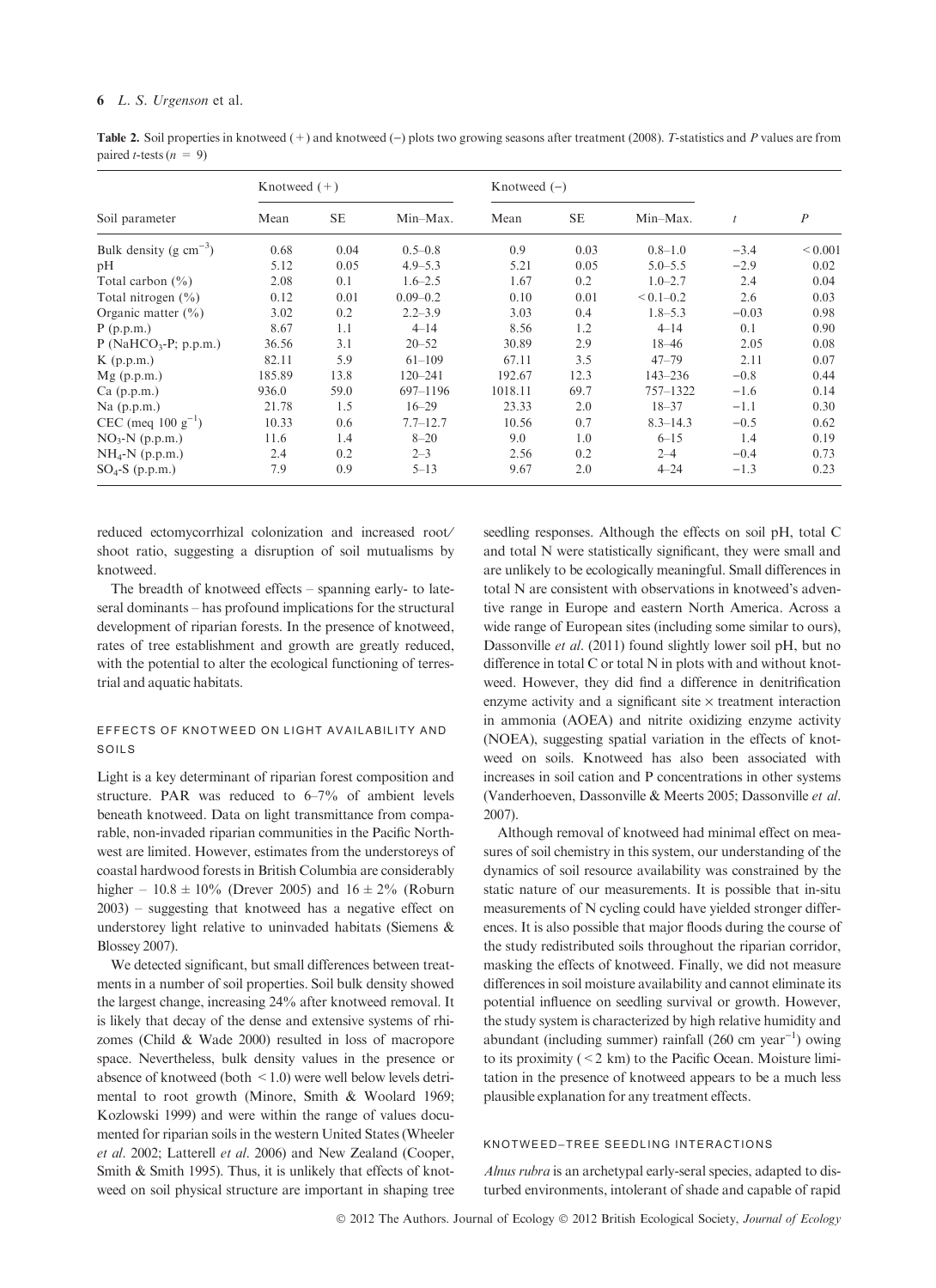Invader effects on tree seedlings 7



Fig. 1. Survival (a, b), ln height growth (c, d) and ln diameter growth (e, f) for Alnus rubra, Picea sitchensis and Tsuga heterophylla seedlings in the first (2007) and second (2008) growing seasons in the presence and absence of knotweed. Values are means (±1 SE). P values are from general linear mixed models (GLMM) with treatment (T), species (S) and treatment  $\times$  species interaction (T  $\times$  S) as fixed factors, and block as a random factor (see Table 3 for d.f. and F statistics). ns indicates a non-significant ( $P > 0.05$ ) main effect or interaction. For significant treatment  $\times$ species interactions, letter codes for species  $(A, P, T)$  indicate results of post hoc comparisons of relative performance

juvenile growth. Moreover, its ability to fix atmospheric N makes it less sensitive to variation in soil resources than other riparian species (Hibbs, DeBell & Tarrant 1994). Among the tree species in this study, Alnus was most similar to knotweed in its functional traits (seral status, shade tolerance and leaf longevity). Consistent with trait-based theories of plant competition (Tilman 1988; Bengtsson, Fagerström & Rydin 1994), Alnus exhibited the strongest response to the presence of knotweed, with survivorship reduced by 83% (vs. 24–28% in Tsuga and Picea).

Several lines of evidence suggest that light limitation beneath knotweed explains the greater mortality of Alnus. Pezeshki & Hinckley (1982) note that *Alnus* requires levels of PAR  $> 80$  µmol m<sup>-2</sup> s<sup>-1</sup> to survive; mean PAR beneath knotweed was only 14  $\mu$ mol m<sup>2</sup> s<sup>-1</sup> in the second growing

season, far below this threshold. Second, in the presence of knotweed, light transmittance was significantly (79%) higher above live than dead Alnus seedlings, suggesting that survivors were growing in gaps in the knotweed canopy. Finally, height and diameter growth of surviving Alnus were similar between treatments suggesting an ability to maintain growth in patches of higher light, even in the presence of knotweed.

Picea sitchensis is a moderately shade-tolerant, mid-seral dominant in these riparian forests (Fonda 1974; Minore 1979; Van Pelt et al. 2006). Although it showed the highest survival, it was not immune to the influence of knotweed. Survival declined significantly in the second growing season, and height and diameter growth were greatly reduced in the presence of knotweed. Light appeared to play a primary role in these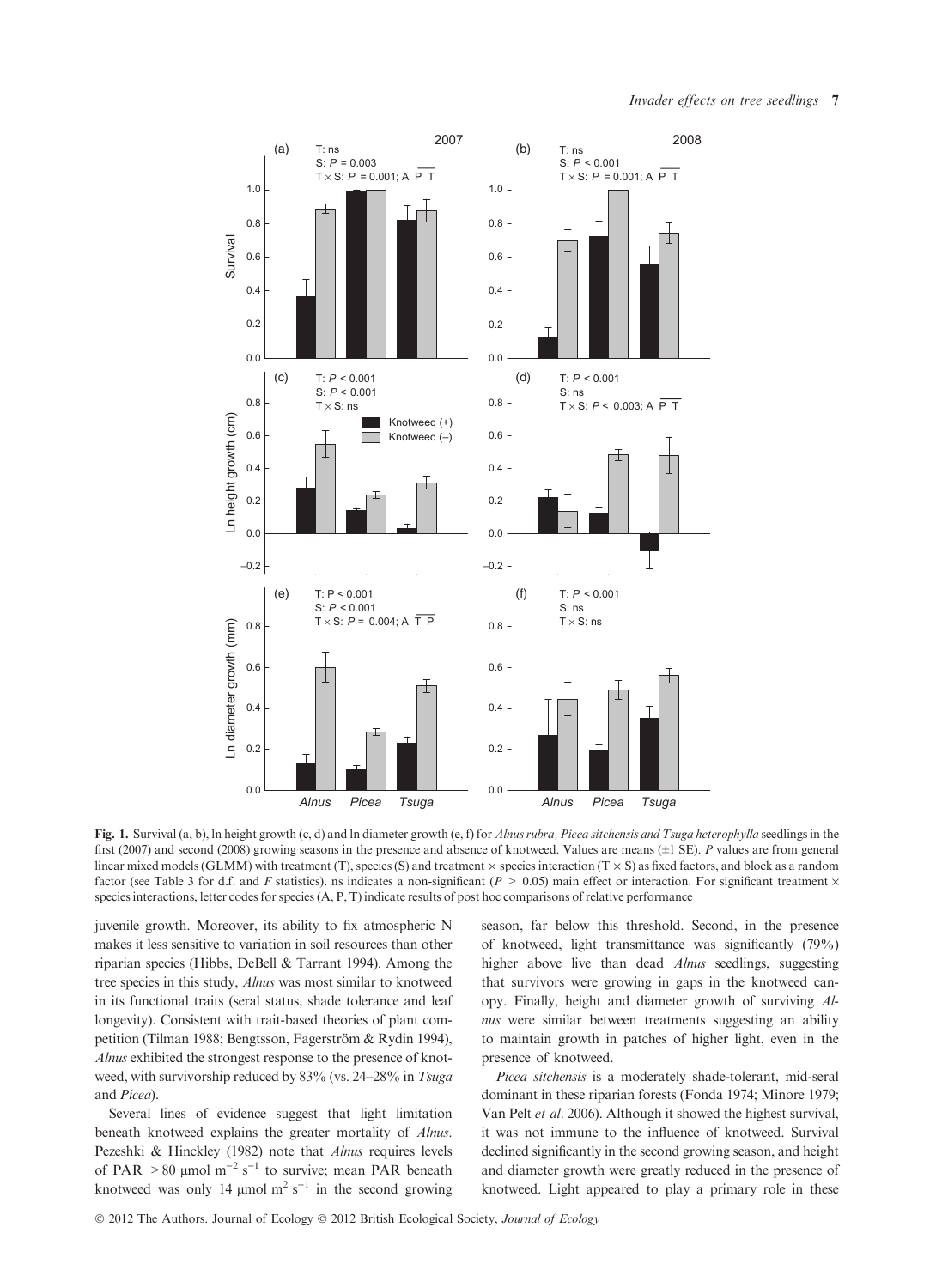Table 3. Degrees of freedom (d.f.) and F statistics for models of plant performance. Values are from general linear mixed models (GLMM) with treatment, species and treatment  $\times$  species interaction as fixed factors, and block as a random factor; or single species models for the knotweed (+) treatments with proportion photosynthetically active radiation (PAR) as a fixed factor and block as a random factor. See Figs 1–3 for P values.

| Response variable              | Total Model |                  | Treatment |          | <b>Species</b> |                  | Treatment $\times$<br>Species |                  | Proportion<br><b>PAR</b> |                  |
|--------------------------------|-------------|------------------|-----------|----------|----------------|------------------|-------------------------------|------------------|--------------------------|------------------|
|                                | d.f.        | $\boldsymbol{F}$ | d.f.      | $\cal F$ | d.f.           | $\boldsymbol{F}$ | d.f.                          | $\boldsymbol{F}$ | d.f.                     | $\boldsymbol{F}$ |
| Multiple species models        |             |                  |           |          |                |                  |                               |                  |                          |                  |
| 2007 survival                  | 5,48        | 17.3             | 1,48      | 0.01     | 2,48           | 6.7              | 2,48                          | 8.1              |                          |                  |
| 2008 survival                  | 5,48        | 15.7             | 1,48      | 0.06     | 2,48           | 12.3             | 2,48                          | 8.2              |                          |                  |
| 2007 ln height growth (cm)     | 5,46        | 15.0             | 1,46      | 32.7     | 2,46           | 16.1             | 2,46                          | 2.7              |                          |                  |
| 2008 ln height growth (cm)     | 5,40        | 15.0             | 1,40      | 22.1     | 2,40           | 2.2              | 2,40                          | 6.6              |                          |                  |
| 2007 In diameter growth (cm)   | 5,46        | 25.7             | 1,46      | 82.2     | 2,46           | 12.9             | 2,46                          | 6.2              |                          |                  |
| 2008 In diameter growth (cm)   | 5,40        | 7.4              | 1,40      | 24.7     | 2,40           | 2.7              | 2,40                          | 0.4              |                          |                  |
| Total biomass (g)              | 5,36        | 66.2             | 1,36      | 24.2     | 2,36           | 13.4             | 2,36                          | 0.8              |                          |                  |
| Shoot biomass $(g)$            | 5,36        | 31.5             | 1,36      | 11.0     | 2,36           | 10.4             | 2,36                          | 0.5              |                          |                  |
| Root biomass $(g)$             | 5,36        | 37.5             | 1,36      | 12.4     | 2,36           | 11.7             | 2,36                          | 0.6              |                          |                  |
| Root/shoot biomass             | 5,36        | 5.8              | 1,36      | 1.0      | 2,36           | 3.1              | 2,36                          | 5.9              |                          |                  |
| Ectomycorrhizal % colonization | 3,20        | 4.7              | 1,20      | 5.3      | 2,20           | 14.0             | 1,20                          | 6.4              |                          |                  |
| Single species models          |             |                  |           |          |                |                  |                               |                  |                          |                  |
| <i>Alnus</i> survival          |             |                  |           |          |                |                  |                               |                  | 1,88                     | 10.0             |
| <i>Picea</i> survival          |             |                  |           |          |                |                  |                               |                  | 1,88                     | 6.9              |
| <i>Tsuga</i> survival          |             |                  |           |          |                |                  |                               |                  | 1,88                     | 0.9              |



Fig. 2. Total, shoot and root biomass (a–c), and root/shoot ratio (d) for Alnus rubra, Picea sitchensis and Tsuga heterophylla seedlings at the end of the second growing season (2008) in the presence and absence of knotweed. Values are means (±1 SE). P values are from general linear mixed models (GLMM) with treatment (T), species (S) and treatment  $\times$  species interaction (T  $\times$  S) as fixed factors, and block as a random factor (see Table 3 for d.f. and F statistics). ns indicates a non-significant ( $P > 0.05$ ) main effect or interaction. For significant treatment  $\times$  species interactions, results of post hoc comparisons of means are presented above each treatment pair.

responses. In knotweed (+) plots, PAR was 79% higher above live than dead seedlings.

Tsuga heterophylla is a highly shade-tolerant, late-seral species. Similar to Alnus and Picea, survival and growth were

greatly reduced by knotweed, but not in response to reduced light. In the presence of knotweed, levels of PAR did not differ above live and dead seedlings. Previous studies confirm that Tsuga can tolerate PAR as low as 5% (Carter & Klinka 1992),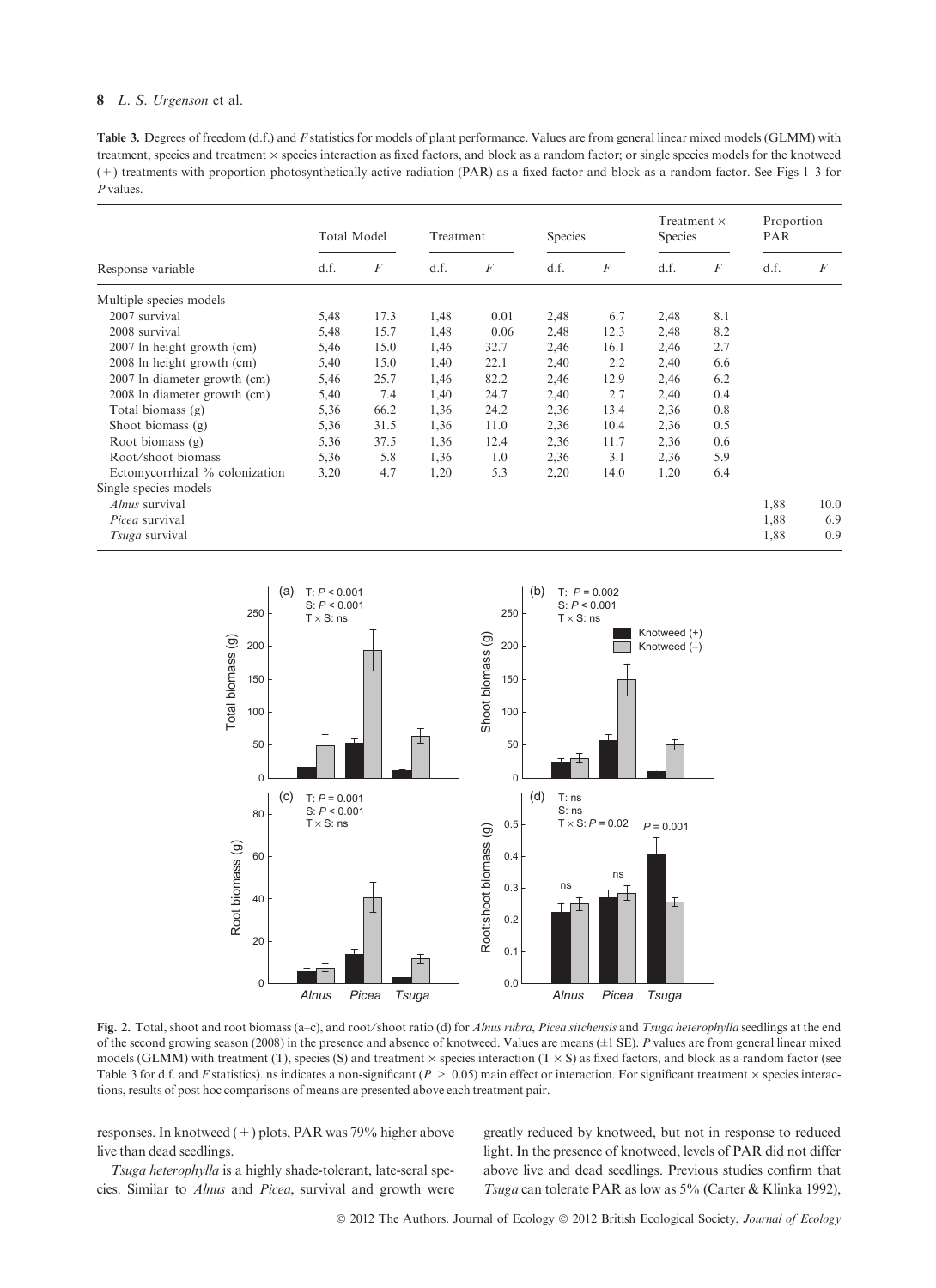

Fig. 3. Ectomycorrhizal (ECM) colonization in Picea sitchensis and Tsuga heterophylla seedlings at the end of the second growing season (2008) in the presence and absence of knotweed. Values are means  $(\pm 1 \text{ SE})$ . P values are from general linear mixed models (GLMM) with treatment  $(T)$ , species  $(S)$  and treatment  $\times$  species interaction  $(T \times S)$  as fixed factors, and block as a random factor (see Table 3 for d.f. and *F* statistics).



Fig. 4. Light availability [proportion of ambient photosynthetically active radiation (PAR)] above live and dead seedlings of Alnus rubra, Picea sitchensis, and Tsuga heterophylla in the presence of knotweed. Values are means  $(\pm 1 \text{ SE})$ . Light was measured above a total of 90 seedlings/species (10 per plot). Numbers of live seedlings are Alnus  $(n = 8)$ , Picea  $(n = 65)$ , Tsuga  $(n = 51)$ . P values are from GLMM binary regression predicting survival of each species as a function of PAR (fixed factor), and plot (random factor); see Table 3 for d.f. and F statistics.

similar to (or lower than) values measured below knotweed in this experiment. On the other hand, *Tsuga* appears more sensitive to competition for below-ground resources (Christy 1986). In this study, several measures of *Tsuga* performance suggest that below-ground interactions with knotweed may be responsible for reductions in survival and growth. First, ECM colonization of surviving Tsuga was dramatically reduced (64% lower) in the presence of knotweed. Second, the root⁄shoot ratio of survivors was significantly greater in the presence of knotweed, a pattern not observed for Alnus or Picea. Greater allocation to root biomass may be a compensatory response to reductions in nutrient availability (which we did not observe) or to mycorrhizal density (Harley & Smith 1983; Perry et al. 1989). We assume that non-surviving seedlings (whose root systems and biomass allocation were not assessed) experienced similar, if not greater reductions in ECM colonization and growth, leading to eventual mortality. Responses in Tsuga thus appear to provide the first direct evidence of a reduction in mycorrhizal colonization of a native species attributable to the presence of knotweed. Although we did not test for the presence of root exudates, previous studies demonstrate that knotweed can produce antimicrobial and antifungal substances (Konstantinidou-Doltsinis & Schmit 1998; Kumagai et al. 2005), and suggest that chemical interference may contribute to its dominance of neighbouring species (Siemens & Blossey 2007; Vrchotová & Šerá 2008; Murrell et al. 2011). A similar strategy for disrupting soil mutualisms via secondary compounds has been documented in other exotic invaders (Marler, Zabinski & Callaway 1999; Stinson et al. 2006; Callaway et al. 2008). In this system, it is not clear why this effect was limited to Tsuga. It may be a physiological consequence of inherently slower growth in shade-tolerant Tsuga, particularly in the presence of knotweed. Alternatively, it may be attributable to differences in mycorrhizal morphotypes (Kropp & Trappe 1982) and their susceptibility to allelochemical or antifungal compounds produced by knotweed. Additional studies are needed to confirm the presence of these exudates and to understand the nature and specificity of their effects.

## Conclusion

The success of strong invaders has often been ascribed to functional differences between invader and resident species (Elton 1958; Daehler 2003; Levine et al. 2003; MacDougall, Gilbert & Levine 2009). However, few, if any, studies have explicitly tested the mechanisms of interaction between strong invaders and resident species with differing functional traits (Ortega & Pearson 2005). In this study, we assessed the performance (mortality, growth and biomass allocation) of early- to late-seral tree seedlings in the presence and absence of knotweed and inferred the mechanisms of control from the correlation between species' performance and changes in light and below-ground resources.

Knotweed can impose strong controls on the growth and survival of seedlings of the dominant tree species in this riparian system; however, the mechanisms of control vary with the resource requirements of the resident species. Suppression of early- and mid-seral species with limited shade tolerance was correlated with reductions in understorey light, but suppression of a late-seral, shade-tolerant species was manifested below-ground through disruption of a critical plant mutualism that reduced ectomycorrhizal colonization of root systems. The mechanisms of interaction thus appear to reflect the breadth of resource or biotic alteration by the invader and the resources that are most limiting to species with differing functional traits.

In this system, the success of knotweed appears to reflect it dual abilities to compete for light and disrupt mycorrhizal mutualisms. Theory typically attributes successful invasions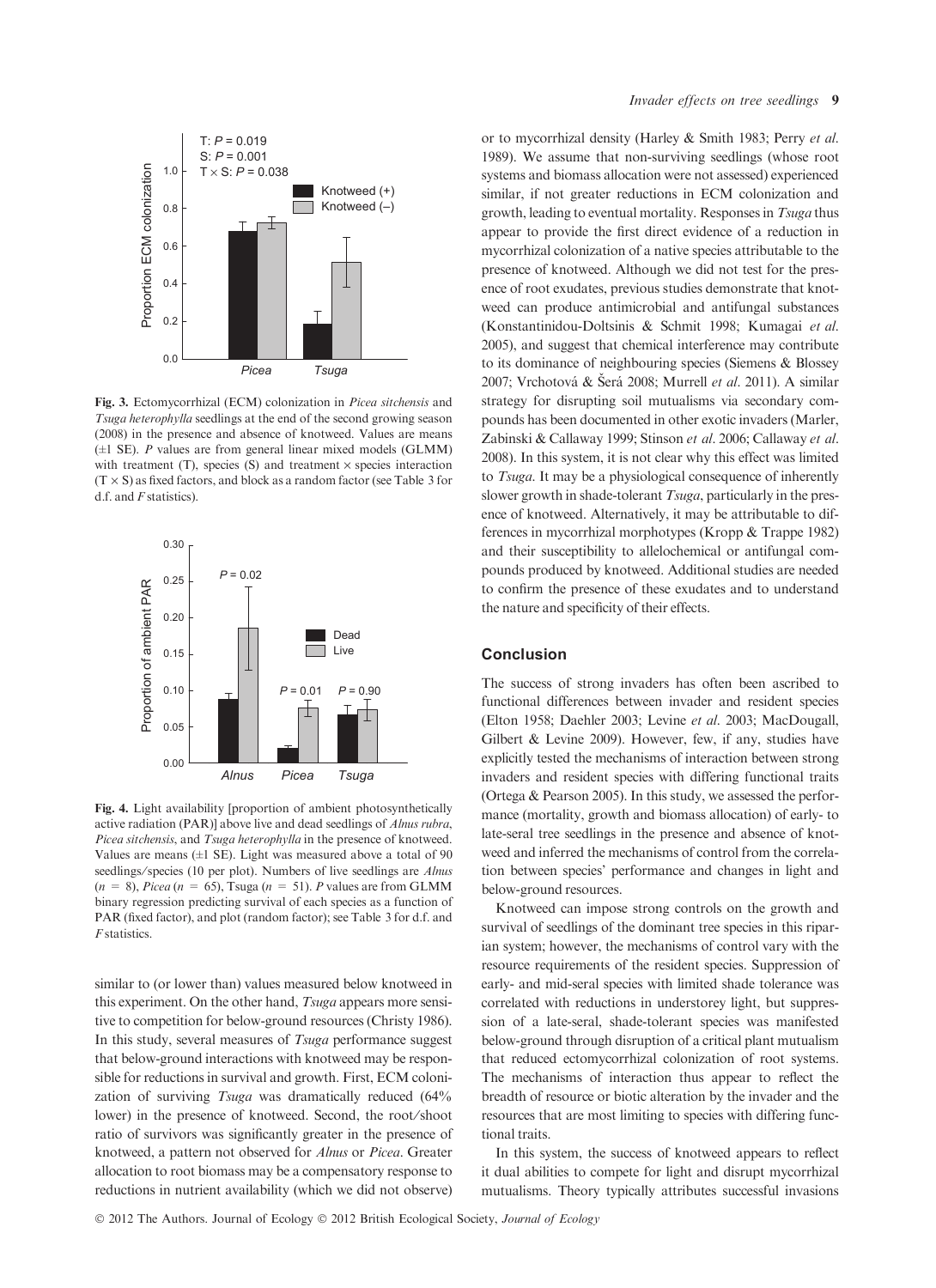to species' abilities to competitively exploit (Tilman 1988; Levine et al. 2003; Maron & Marler 2008) or interfere with limiting resources through 'novel weapons' (Callaway & Aschehoug 2000; Callaway et al. 2008). A small, but growing body of theory (Amarasekare 2002) and empirical evidence (Human & Gordon 1996; Ridenour & Callaway 2001; Cipollini, McClain & Cipollini 2008) relates the success of strong invaders to the combined effects of resource exploitation and interference. For example, Centaurea maculosa can develop monotypic stands that displace native grassland species through a combination of resource competition and root-mediated allelopathy (Ridenour & Callaway 2001). Similarly, widespread invasion of forest understoreys by Alliaria petiolata reflects both successful competition for light and allelopathic effects (Cipollini, McClain & Cipollini 2008). The combined effect of exploitation and interference for exotic invasions has also been demonstrated in non-plant systems. Successful invasion of the Argentine ant, Linepithema humile, reflects its superiority in both resource exploitation and aggressive interference (Human & Gordon 1996). Ours is the first study to demonstrate the broader ecological consequences of these traits – reducing the survival and growth of co-occurring native tree species with differing resource requirements and seral roles. Additional work is needed to broaden our understanding of the ecological contexts and competitive or inhibitory mechanisms that lead to success in strong invaders.

## Acknowledgements

Funding was provided by the Murdock Charitable Trust and the US National Park Service. Regina Rochefort, Peter Dunwiddie, Jennifer Ruesink, members of the Halpern laboratory group and two anonymous reviewers provided valuable comments on earlier drafts of this manuscript. We are grateful to Frank Geyer and the Quileute Department of Natural Resources for help with establishing the experimental treatments. We thank Alaine Sommargren, Patrick Sowers and Deborah Oaks for assistance in the field and laboratory group.

## **References**

- Amarasekare, P. (2002) Interference competition and species coexistence. Proceedings of the Royal Society of London. Series B: Biological Sciences, 269, 2541–2550.
- Bailey, J. P. (2003) Japanese knotweed s.l. at home and abroad. Plant Invasions: Ecological Threats and Management Solutions (eds L. Child, J. Brock, G. Brundu, M. Prach, P. Pyšek, M. Wade & M. Williamson), pp. 183-196. Backhuys Publishers, Leiden.
- Bailey, J.P., Bímová, K. & Mandák, B. (2007) The potential role of polyploidy and hybridisation in the further evolution of the highly invasive Fallopia taxa in Europe. Ecological Research, 22, 920–928.
- Bailey, J. & Wisskirchen, R. (2006) The distribution and origins of Fallopia x bohemica (Polygonaceae) in Europe. Nordic Journal of Botany, 24, 173–199.
- Bais, H.P., Vepachedu, R., Gilroy, S., Callaway, R.M. & Vivanco, J.M. (2003) Allelopathy and exotic plant invasion: from molecules and genes to species interactions. Science, 301, 1377–1380.
- Barney, J.N. (2006) North American history of two invasive plant species: phytogeographic distribution, dispersal vectors, and multiple introductions. Biological Invasions, 8, 703–717.
- Bazzaz, F.A. (1979) The physiological ecology of plant succession. Annual Review of Ecology and Systematics, 10, 351–371.
- Beerling, D.J., Bailey, J.P. & Conolly, A.P. (1994) Fallopia japonica (Houtt.) Ronse Decraene. Journal of Ecology, 82, 959–979.
- Bengtsson, J., Fagerström, T. & Rydin, H. (1994) Competition and coexistence in plant communities. Trends in Ecology and Evolution, 9, 246–250.
- Bímová, K., Mandák, B. & Pyšek, P. (2001) Experimental control of Reynoutria congeners: a comparative study of a hybrid and its parents. Plant Invasions: Species Ecology and Ecosystem Management (eds J. Brundu, G. Brock, J. Camarda, L. Child & M. Wade), pp. 283–290. Backhuys Publishers, Leiden.
- Bloom, A.J., Chapin, F.S. & Mooney, H.A. (1985) Resource limitation in plants – an economic analogy. Annual Review of Ecology and Systematics, 16, 363–392.
- Brundrett, M., Bougher, N., Dell, B., Grove, T. & Malajczuk, N. (1996) Working with Mycorrhizas in Forestry and Agriculture. Australian Centre for International Agricultural Research, Canberra.
- Byers, J.E., Reichard, S., Randall, J.M., Parker, I.M., Smith, C.S., Lonsdale, W.M., Atkinson, I.A.E., Seastedt, T.R., Williamson, M., Chornesky, E. & Hayes, D. (2002) Directing research to reduce the impacts of nonindigenous species. Conservation Biology, 16, 630-640.
- Callaway, R.M. & Aschehoug, E.T. (2000) Invasive plants versus their new and old neighbors: a mechanism for exotic invasion. Science, 290, 521–523.
- Callaway, R.M., Pennings, S.C. & Richards, C.L. (2003) Phenotypic plasticity and interactions among plants. Ecology, 84, 1115–1128.
- Callaway, R.M., Cipollini, D., Barto, K., Thelen, G.C., Hallett, S.G., Prati, D., Stinson, K. & Klironomos, J. (2008) Novel weapons: invasive plant suppresses fungal mutualists in America but not in its native Europe. Ecology, 89, 1043–1055.
- Carter, R.E. & Klinka, K. (1992) Variation in shade tolerance of Douglas fir, western hemlock, and western red cedar in coastal British Columbia. Forest Ecology and Management, 55, 87–105.
- Chapin, S.F., Bloom, A.J., Field, C.B. & Waring, R.H. (1987) Plant responses to multiple environmental factors. BioScience, 37, 49-57.
- Child, L.E. & Wade, P.M. (2000) The Japanese Knotweed Manual. Packard Publishing Limited, Chichester, UK.
- Christy, E.J. (1986) Effect of root competition and shading on growth of suppressed western hemlock (Tsuga heterophylla). Vegetatio, 65, 21–28.
- Cipollini, K.A., McClain, G.Y. & Cipollini, D. (2008) Separating above- and belowground effects of Alliaria petiolata and Lonicera maackii on the performance of Impatiens Capensis. The American Midland Naturalist, 160, 117– 128.
- Cooper, A.B., Smith, C.M. & Smith, M.J. (1995) Effects of riparian set-aside on soil characteristics in an agricultural landscape: implications for nutrient transport and retention. Agriculture, Ecosystems and Environment, 55, 61– 67.
- Daehler, C.C. (2003) Performance comparisons of co-occurring native and alient invasive plants: implications for conservation and restoration. Annual Review of Ecology, Evolution, and Systematics, 34, 183–211.
- D'Antonio, C.M. & Mahall, B.E. (1991) Root profiles and competition between the invasive, exotic perennial, Carpobrotus edulis, and two native shrub species in California coastal scrub. American Journal of Botany, 78, 885–894.
- D'Antonio, C.M., Hughes, R.F., Mack, M., Hitchcock, D. & Vitousek, P.M. (1998) The response of native species to removal of invasive exotic grasses in a seasonally dry Hawaiian woodland. Journal of Vegetation Science, 9, 699-712.
- Dassonville, N., Vanderhoeven, S., Gruber, W. & Meerts, P. (2007) Invasion by Fallopia japonica increases topsoil mineral nutrient concentrations. Ecoscience, 14, 230–240.
- Dassonville, N., Guillaumaud, N., Piola, F., Meerts, P. & Poly, F. (2011) Niche construction by the invasive Asian knotweeds (species complex Fallopia): impact on activity, abundance and community structure of denitrifiers and nitrifiers. Biological Invasions, 13, 1115–1133.
- Drever, R.C. (2005) Assessing light and conifer growth in a riparian restoration treatment along spirit creek, British Columbia. Northwest Science, 79, 44–52.
- Ehrenfeld, J.G. (2003) Effects of exotic plant invasions on soil nutrient cycling processes. Ecosystems, 6, 503–523.
- Elton, C.S. (1958) The Ecology of Invasions of Animals and Plants. Methuen, London.
- Farrer, E.C. & Goldberg, D.E. (2009) Litter drives ecosystem and plant community changes in cattail invasion. Ecological Applications, 19, 398– 412.
- Fetherston, K.L., Naiman, R.J. & Bilby, R.E. (1995) Large woody debris, physical process, and riparian forest development in montane river networks of the Pacific-Northwest. Geomorphology, 13, 133–144.
- Fonda, R.W. (1974) Forest succession in relation to river terrace development in Olympic National Park, Washington. Ecology, 55, 927–942.
- Franklin, J.F. & Dyrness, C.T. (1988) Natural Vegetation of Oregon and Washington. Oregon State University Press, Corvallis.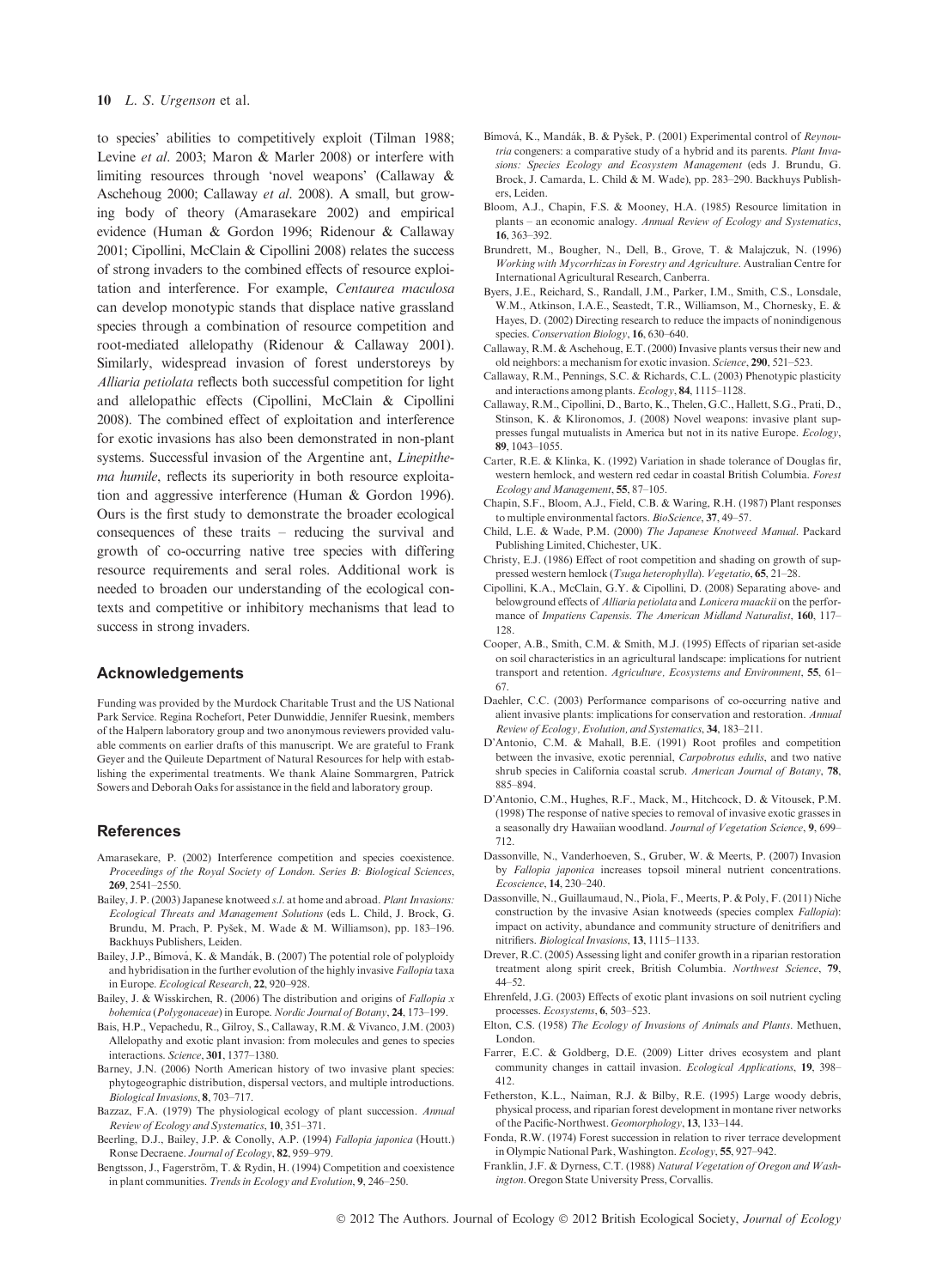- Gammon, M.A., Grimsby, J.L., Tsfrelson, D. & Kesseli, R. (2007) Molecular and morphological evidence reveals introgression in swarms of the invasive taxa Fallopia japonica, F. sachalinensis, and F. x bohemica (Polygonaceae) in the United States. American Journal of Botany, 94, 948–956.
- Gedroc, J.J., McConnaughay, K.D.M. & Coleman, J.S. (1996) Plasticity in root/shoot partitioning: optimal, ontogenetic, or both? Functional Ecology, 10, 44–50.
- Geyer, F. (2004) Final Report for BIA Watershed Restoration Grant: Riparian Restoration in the Dickey Watershed of the Quillayute River System. Quileute Tribe, La Push.
- Grime, J.P. (2002) Plant Strategies and Vegetation Processes. John Wiley & Sons Ltd, Chichester.
- Grimsby, J. & Kesseli, R. (2010) Genetic composition of invasive Japanese knotweed s.l. in the United States. Biological Invasions, 12, 1943–1946.
- Hagen, E.N. & Dunwiddie, P.W. (2008) Does stem injection of glyphosate control invasive knotweeds (Polygonum spp.)? A comparison of four methods. Invasive Plant Science and Management, 1, 31–35.
- Halloin, L.J. (1987) Soil Survey of Clallam County area, Washington. United States Department of Agriculture, Soil Conservation Service in cooperation with Washington State Department of Natural Resources; Washington State University, Agriculture Research Center; and Clallam County Commissioners, Washington, DC.
- Harley, J.L. & Smith, S.E. (1983) Mycorrhizal Symbiosis. Academic Press, London.
- Hibbs, D.E., DeBell, D.S. & Tarrant, R.F. (1994) The Biology and Management of Red Alder. Oregon State University Press, Corvallis.
- Hitchcock, C.L. & Cronquist, A. (1973) Flora of the Pacific Northwest. University of Washington Press, Seattle.
- Hodge, A. (2004) The plastic plant: root responses to heterogeneous supplies of nutrients. New Phytologist, 162, 9–24.
- Holman, M.L., Carey, R.G. & Dunwiddie, P.W. (2010) Effective strategies for landscape-scale weed control: a case study of the Skagit Knotweed Working Group, Washington. Natural Areas Journal, 30, 338–345.
- Human, K.G. & Gordon, D.M. (1996) Exploitation and interference competition between the invasive Argentine ant, Linepithema humile, and native ant species. Oecologia, 105, 405–412.
- Inoue, M., Nishimura, H., Li, H.H. & Mizutani, J. (1992) Allelochemicals from Polygonum sachalinense FR. Schm. (Polygonaceae). Journal of Chemical Ecology, 18, 1833–1840.
- Keeton, W.S. (2007) Evaluation of tree seedling mortality and protective strategies in riparian forest restoration. Northern Journal of Applied Forestry, 25, 117–123.
- Konstantinidou-Doltsinis, S. & Schmit, A. (1998) Impact of treatment with plant extracts from Reynoutria sachalinensis (F. Schmidt) Nakai on intensity of powdery mildew severity and yield in cucumber under high disease pressure. Crop Protection, 17, 649–656.
- Kourtev, P.S., Ehrenfeld, J.G. & Haggblom, M. (2002) Exotic plant species alter the microbial community structure and function in the soil. Ecology, 83, 3152–3166.
- Kozlowski, T.T. (1999) Soil compaction and growth of woody plants. Scandinavian Journal of Forest Research, 14, 596–619.
- Kropp, B.R. & Trappe, J.M. (1982) Ectomycorrhizal fungi of Tsuga heterophylla. Mycologia, 74, 479–488.
- Kumagai, H., Kawai, Y., Sawano, R., Kurihara, H., Yamazaki, K. & Inoue, N. (2005) Antimicrobial substances from rhizomes of the giant knotweed Polygonum sachalinense against the fish pathogen Photobacterium damselae subsp piscicida. Zeitschrift fur Naturforschung C. A Journal of Biosciences, 60, 39–44.
- Latterell, J.J., Scott Bechtold, J., O'Keefe, T.C., Van Pelt, R. & Naiman, R.J. (2006) Dynamic patch mosaics and channel movement in an unconfined river valley of the Olympic Mountains. Freshwater Biology, 51, 523–544.
- Levine, J.M., Vila, M., D'Antonio, C.M., Dukes, J.S., Grigulis, K. & Lavorel, S. (2003) Mechanisms underlying the impacts of exotic plant invasions. Proceedings of the Royal Society of London Series B–Biological Sciences, 270, 775–781.
- Lowe, S.J., Browne, M. & Boudjelas, S. (2000) 100 of the World's Worst Invasive Alien Species. The IUCN ⁄ SSC Invasive Species Specialist Group (ISSG), Auckland.
- MacDougall, A.S., Gilbert, B. & Levine, J.M. (2009) Plant invasions and the niche. Journal of Ecology, 97, 609–615.
- MacDougall, A.S. & Turkington, R. (2005) Are invasive species the drivers or passengers of change in degraded ecosystems? Ecology, 86, 42–55.
- Mack, R.N., Simberloff, D., Lonsdale, W.M., Evans, H., Clout, M. & Bazzaz, F.A. (2000) Biotic invasions: causes, epidemiology, global consequences, and control. Ecological Applications, 10, 689–710.
- Marler, M.J., Zabinski, C.A. & Callaway, R.M. (1999) Mycorrhizae indirectly enhance competitive effects of an invasive forb on a native bunchgrass. Ecology, 80, 1180–1186.
- Maron, J.L. & Marler, M. (2008) Field-based competitive impacts between invaders and natives at varying resource supply. Journal of Ecology, 96, 1187–1197.
- McCulloch, P. & Nedler, J.A. (1989) Generalized Linear Models, 2nd edn. Chapman & Hall, London.
- McCulloch, C.E., Searle, S.R. & Neuhaus, J.M. (2008) Generalized, Linear, and Mixed Models. John Wiley and Sons, Hoboken.
- Minore, D. (1979) Comparative autecological characteristics of northwestern tree species—a literature review. USDA Forest Service General Technical Report PNW-GTR-087.
- Minore, D., Smith, C.E. & Woolard, R.F. (1969) Effects of high soil density on seedling root growth of seven northwestern tree species. USDA Forest Service Research Note PNW-112.
- Murrell, C., Gerber, E., Krebs, C., Parepa, M., Schaffner, U. & Bossdorf, O. (2011) Invasive knotweed affects native plants through allelopathy. American Journal of Botany, 98, 38–43.
- Naiman, R.J., Bilby, R.E. & Bisson, P.A. (2000) Riparian ecology and management in the Pacific Coastal Rain Forest. BioScience, 50, 996-1011.
- Naiman, R., Bechtold, J., Beechie, T., Latterell, J. & Van Pelt, R. (2010) A process-based view of floodplain forest patterns in coastal river valleys of the Pacific Northwest. Ecosystems, 13, 1–31.
- Ortega, Y.K. & Pearson, D.E. (2005) Weak vs. strong invaders of natural plant communities: assessing invasibility and impact. Ecological Applications, 15, 651–661.
- Parker, I.M., Simberloff, D., Lonsdale, W.M., Goodell, K., Wonham, M., Kareiva, P.M., Williamson, M.H., Von Holle, B., Moyle, P.B., Byers, J.E. & Goldwasser, L. (1999) Impact: toward a framework for understanding the ecological effects of invaders. Biological Invasions, 1, 3–19.
- Perry, D.A., Amaranthus, M.P., Borchers, J.G., Borchers, S.L. & Brainerd, R.E. (1989) Bootstrapping in ecosystems. BioScience, 39, 230–237.
- Pezeshki, S.R. & Hinckley, T.M. (1982) The stomatal response of red alder and black cottonwood to changing water status. Canadian Journal of Forest Research, 12, 761–771.
- Pollock, M.M., Beechie, T.J., Chan, S.S. & Bigley, R. (2005) Monitoring restoration of riparian forests. Monitoring Stream and Watershed Restoration (eds P. Roni & E. Quimby), pp. 67–96. American Fisheries Society, Bethesda, MD.
- Price, E.A.C., Gamble, R. & Williams, G.G. (2001) Seasonal patterns of partitioning and remobilization of  $C^{14}$  in the invasive rhizomatous perennial Japanese knotweed (Fallopia japonica (Houtt.) Ronse Decraene). Evolutionary Ecology, 15, 347–363.
- Pyšek, P., Brock, J.H., Bímová, K., Mandák, B., Jarosik, V., Koukolikova, I., Pergl, J. & Stepanek, J. (2003) Vegetative regeneration in invasive Reynoutria (Polygonaceae) taxa: the determinant of invasibility at the genotype level. American Journal of Botany, 90, 1487–1495.
- Pyšek, P., Richardson, D.M., Rejámanek, M., Webster, G.L., Williamson, M. & Kirschner, J. (2004) Alien plants in checklists and floras: towards better communication between taxonomists and ecologists. Taxon, 53, 131–143.
- R Development Core Team. (2010) R: A Language and Environment for Statistical Computing. R Foundation for Statistical Computing, Vienna, Austria. http://www.R-project.org.
- Reinhart, K.O., Gurnee, J., Tirado, R. & Callaway, R.M. (2006) Invasion through quantitative effects: intense shade drives native decline and invasive success. Ecological Applications, 16, 1821-1831.
- Richardson, D.M., Pyšek, P., Rejámanek, M., Barbour, M.G., Panetta, F.D. & West, C.J. (2000) Naturalization and invasion of alien plants: concepts and definitions. Diversity & Distributions, 6, 93–107.
- Ridenour, W.M. & Callaway, R.M. (2001) The relative importance of allelopathy in interference: the effects of an invasive weed on a native bunchgrass. Oecologia, 126, 444–450.
- Roburn, A.E. (2003) Light transmission and understory vegetation in two old-growth riparian stands: a study in spatial pattern. Master Thesis, Simon Fraser University, Burnaby.
- Roy, D.N., Konar, S.K., Banerjee, S., Charles, D.A., Thompson, D.G. & Prasad, R. (1989) Persistence, movement, and degradation of glyphosate in selected Canadian boreal forest soils. Journal of Agricultural and Food Chemistry, 37, 437–440.
- Seiger, L. (1984) The ecology and control of Reynoutria japonica (Polygonum cuspidatum). PhD Thesis, George Washington University, Washington DC.
- Siemens, T.J. & Blossey, B. (2007) An evaluation of mechanisms preventing growth and survival of two native species in invasive bohemian knotweed